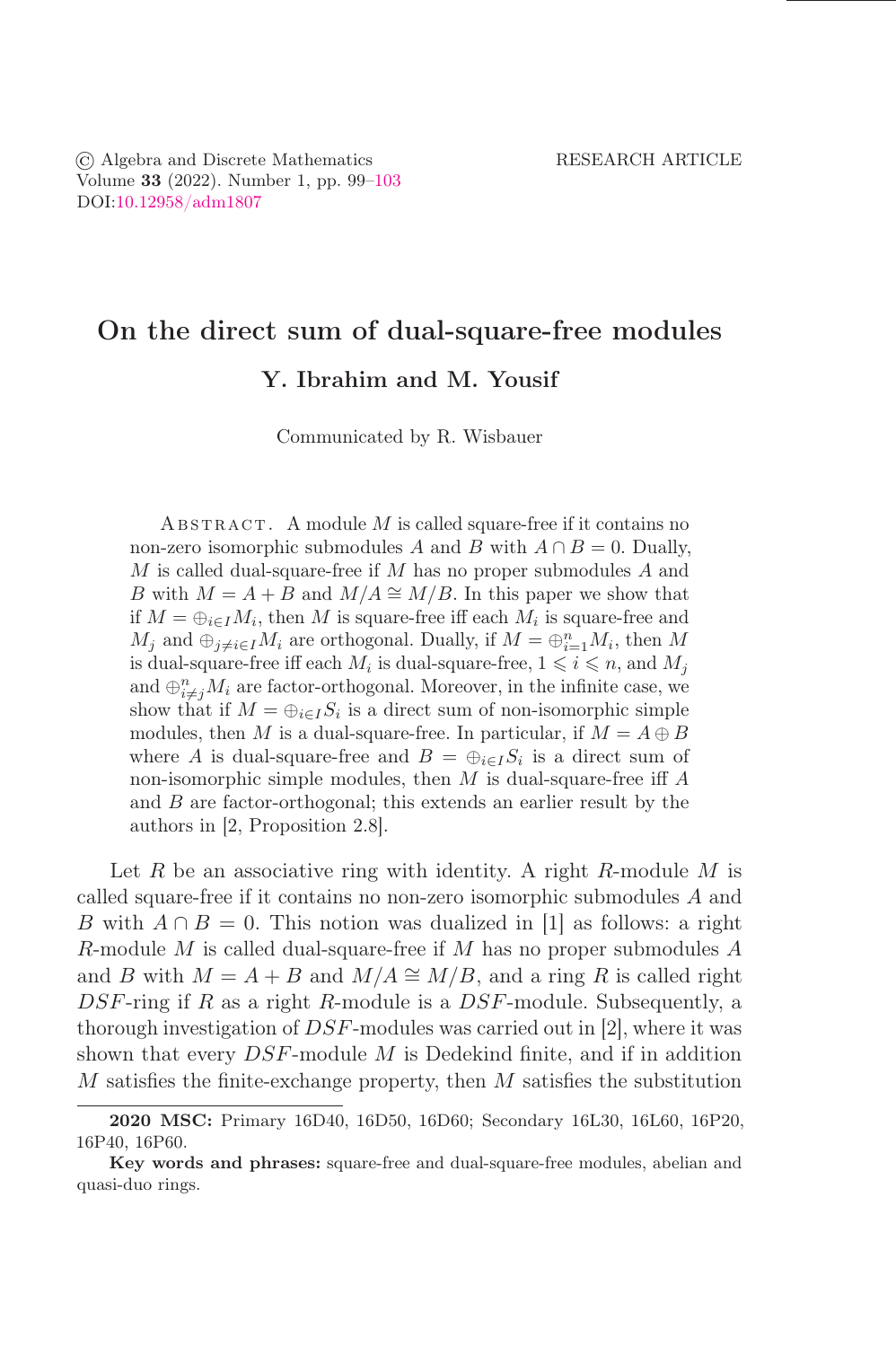property and its endomorphism ring has stable range 1. Moreover, a  $DSF$ -module M has the finite exchange property iff M is clean, iff M has the full exchange property. It was also shown in [2] that, maximal submodules of a  $DSF$ -module are fully invariant; in particular a ring  $R$ is a right DSF-ring iff every maximal right ideal of R is two-sided. The latter class of rings is known in the literature by right quasi-duo rings, and it is an open question if every right quasi-duo ring is left quasi-duo.

In [3, Lemma 2.17], the authors proved that an orthogonal direct sum of two square-free modules is square-free. However, with a direct induction argument we can show that if  $M = \bigoplus_{i=1}^{n} M_i$ , then M is square-free iff each  $M_i$  is square-free,  $1 \leqslant i \leqslant n$ , and  $M_j$  and  $\bigoplus_{i \neq j}^n M_i$  are orthogonal, where two right R-modules M and N are called orthogonal if, no nonzero submodule of M is isomorphic to a submodule of N. Moreover, in [2, Proposition 2.8], the authors proved that if  $M = A \oplus B$  where A is a dual-square-free module and  $B$  is a finite direct sum of non-isomorphic simple modules, then  $M$ is a dual-square-free module if and only if  $A \& B$  are factor-orthogonal, where two right R-modules  $L$  and  $N$  are called factor-orthogonal if, no nonzero factor of L is isomorphic to a factor of N.

In this paper we extend the aforementioned result on direct sums of SF-modules to the inőnite case, and present a partial dualization in the dual-square-free case. More precisely, we prove that if  $M = \bigoplus_{i=1}^{n} M_i$ , then M is dual-square-free iff each  $M_i$  is dual-square-free,  $1 \leqslant i \leqslant n$ , and  $M_j$  and  $\bigoplus_{i \neq j}^n M_i$  are factor-orthogonal. Moreover, while the infinite case still remains open, we show that if  $M = \bigoplus_{i \in I} S_i$  is a direct sum of non-isomorphic simple modules, then  $M$  is a dual-square-free module. In particular, if  $M = A \oplus B$  where A is a dual-square-free module and  $B = \bigoplus_{i \in I} S_i$  is a direct sum of non-isomorphic simple modules, then M is a dual-square-free module if and only if A & B are factor-orthogonal.

## **Theorem 1.** *If*  $M = \bigoplus_{i \in I} M_i$ , then the following conditions are equivalent:

- 1) M *is a square-free module;*
- 2) *Each*  $M_i$  *is square-free,*  $i \in I$ *, and*  $M_j$  *and*  $\bigoplus_{j \neq i \in I} M_i$  *are orthogonal.*

*Proof.* Observe first that, by [2, Lemma 2.17] and a straightforward induction on *n*, one can show that if  $N = \bigoplus_{i=1}^{n} N_i$ , then N is a square-free module iff each  $N_i$  is square-free,  $1 \leqslant i \leqslant n$ , and  $N_j$  and  $\bigoplus_{i \neq j}^n N_i$  are orthogonal.

 $(2) \Rightarrow (1)$ . Let  $A \cong B$  with  $A \cap B = 0$ , where  $A, B \subseteq M$ . If  $x \in A$ , then  $xR \cong yR$  for some  $y \in B$ . But this means that, there is a finite subset  $F \subseteq I$  such that  $xR, yR \subseteq \bigoplus_{i \in F} M_i$ . By the aforementioned observation,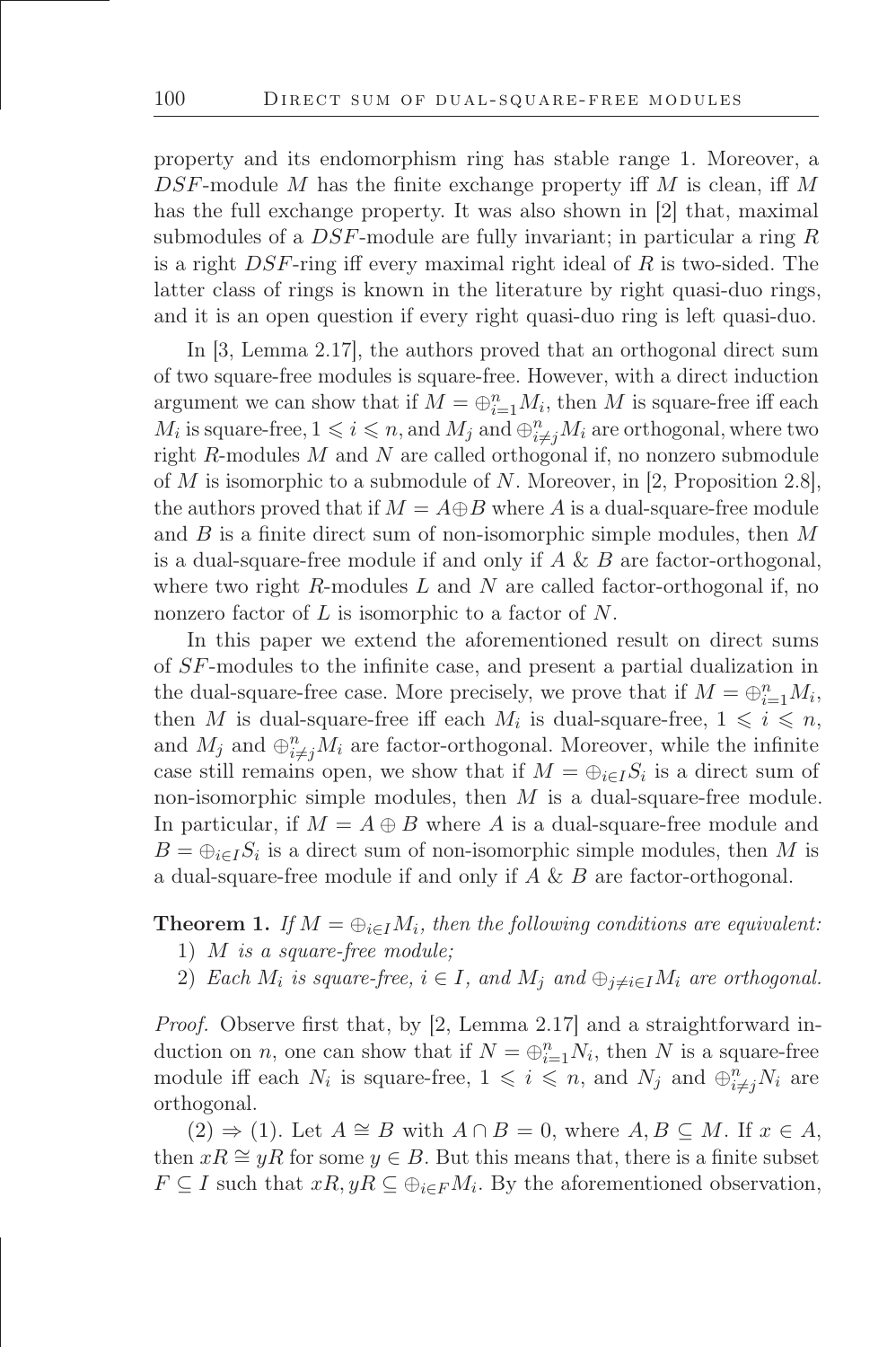since  $\bigoplus_{i\in F}M_i$  is square-free,  $xR = yR = 0$ . This shows that  $A = B = 0$ , and M is square-free.

 $(1) \Rightarrow (2)$ . Obvious, since the class of square-free modules is closed under direct summands.  $\Box$ 

**Corollary 1** ([2, Lemma 2.17]). *If*  $M = \bigoplus_{i=1}^{n} M_i$ , then the following *conditions are equivalent:*

- 1) M *is a square-free module;*
- 2) Each  $M_i$  is square-free,  $1 \leqslant i \leqslant n$ , and  $M_j$  and  $\bigoplus_{i \neq j}^n M_i$  are orthog*onal.*

Observe that if  $f: X \longrightarrow Y$  is a homomorphism and A is a submodule of X, then f induces a homomorpism  $f: X/A \longrightarrow Y/f(A)$  given by  $\bar{f}(x + A) = f(x) + f(A)$  with ker  $\bar{f} = (A + \ker f)/A$ . Moreover if f is an epimorphism (monomorphism, isomorphism, resp.), then so is  $\bar{f}$ . Now, the next lemma is well-known and therefore we don't include a proof.

<span id="page-2-0"></span>**Lemma 1.** Let  $M = M_1 \oplus M_2$ ,  $A \subseteq M$  and  $f : M \rightarrow M_1$  be the projection *map of*  $M$  *onto*  $M_1$ *. Then*  $A + M_2 = f(A) + M_2$ *. In particular if*  $f(A) = M_1$ *, then*  $M = A + M_2$ *.* 

<span id="page-2-1"></span>**Lemma 2.** Let  $M = \bigoplus_{i \in I} M_i$  with each  $M_i$  a DSF-module,  $i \in I$ , and  $M_j$  and  $\bigoplus_{i\neq j} M_i$  are factor-orthogonal for every  $j \in I$ *. For*  $j \in I$ *, let*  $f_j : M \to M_j$  be the projection map of M onto  $M_j$ . If A and B are *submodules of*  $M$  *with*  $\overline{M} = A + B$  *and*  $\frac{M}{A} \cong \frac{M}{B}$  $\frac{M}{B}$ , then  $f_j(A) = f_j(B) = M_j$ *and*  $M = A + (\bigoplus_{i \neq j} M_i) = B + (\bigoplus_{i \neq j} M_i)$ .

*Proof.* We will only show that  $f_i(A) = M_i$ , as the other equality  $f_i(B)$  $M_J$  can be done with a similar argument. Clearly, we have the following epimorphism:

$$
\frac{M}{B} \cong \frac{M}{A} \xrightarrow{\bar{f}_j} \frac{M_j}{f_j(A)}.
$$

But then,  $\frac{M_j}{f_j(A)} \cong \frac{M}{X}$  $\frac{M}{X}$ , where  $X \subseteq M$  and  $B \subseteq X$ . Next, consider the following epimorphism:

$$
\frac{M_j}{f_j(A)} \cong \frac{M}{X} \xrightarrow{\bar{f}_j} \frac{M_j}{f_j(X)}.
$$

As before,  $\frac{M_j}{f_j(X)} \cong \frac{M_j}{Y}$  $\frac{W_j}{Y}$ , with  $Y \subseteq M_j$  and  $f_j(A) \subseteq Y$ . Now, since  $M = A + B = A + X$ ,  $M_j = f_j(M) = f_j(A) + f_j(X) = Y + f_j(X)$ .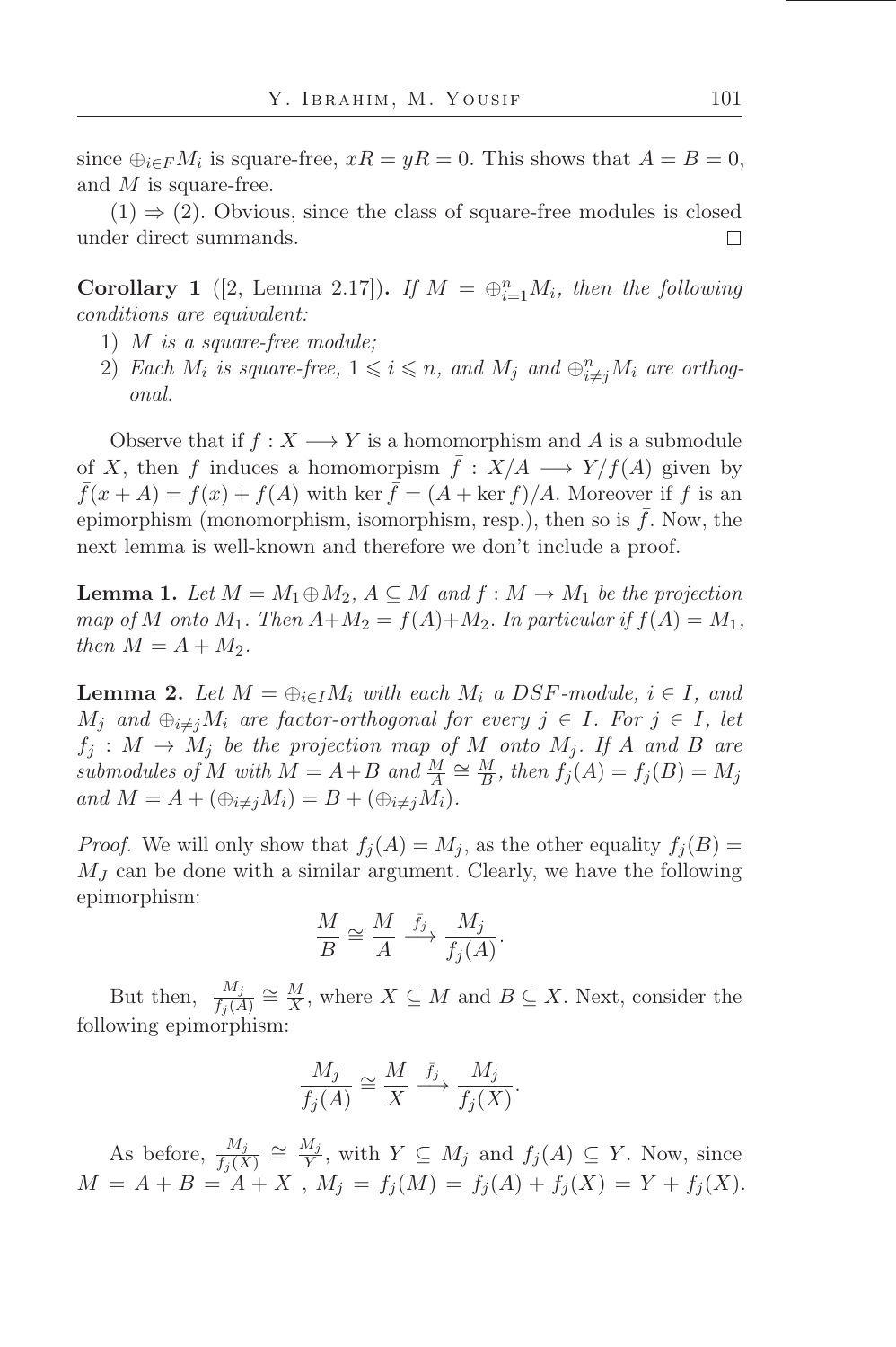Inasmuchas  $M_j$  is a DSF-module, we infer that  $f_j(X) = M_j$ . Now, by Lemma [1,](#page-2-0)  $M = X + (\bigoplus_{i \neq j} M_i)$ , and consequently

$$
\frac{M_j}{f_j(A)} \cong \frac{M}{X} = \frac{X + (\bigoplus_{i \neq j} M_i)}{X} \cong \frac{(\bigoplus_{i \neq j} M_i)}{X \cap (\bigoplus_{i \neq j} M_i)}.
$$

Since  $M_j$  and  $(\bigoplus_{i \neq j} M_i)$  are factor-orthogonal,  $f_j(A) = M_j$ , as required. The last statement now follows from Lemma [1.](#page-2-0)  $\Box$ 

<span id="page-3-0"></span>**Theorem 2.** Let  $M = M_1 \oplus M_2 \oplus \cdots \oplus M_n$ . Then the following are *equivalent:*

- 1) M *is a* DSF*-module.*
- 2) *Each*  $M_i$  *is a DSF-module,*  $1 \leq i \leq n$ *, and*  $M_j$  *and*  $\bigoplus_{i \neq j}^n M_i$  *are factor-orthogonal.*

*Proof.* (1)  $\Rightarrow$  (2). This is clear, since the class of DSF-modules is closed under direct summands.

 $(2) \Rightarrow (1)$ . We proceed by induction on *n*. Nothing need to be done when  $n = 1$ . Assume that  $n \geq 2$  and  $K = M_1 \oplus M_2 \oplus \cdots \oplus M_{n-1}$  is a DSF-module. Then  $M = K \oplus M_n$  with K and  $M_n$  are DSF-modules which are factor-orthogonal. We need to show that, if  $M = A + B$  with  $\overline{M}$  $\frac{M}{A} \cong \frac{M}{B}$  $\frac{M}{B}$ , then  $M = A = B$ . We will only show that  $M = A$ , as the other equality can be verified the same way. By Lemma [2,](#page-2-1)  $M = A + K =$  $A + M_n = B + K = B + M_n$ . Now, we have:

$$
\frac{K}{A \cap K} \cong \frac{A + K}{A} = \frac{M}{A} \cong \frac{M}{B} = \frac{B + M_n}{B} \cong \frac{M_n}{B \cap M_n}.
$$

Since K and  $M_n$  are factor-orthogonal, we get  $K = A \cap K$  and so  $K \subseteq A$ . Therefore,  $M = A + K = A$ , as required.  $\Box$ 

<span id="page-3-1"></span>**Lemma 3.** If  $M = \bigoplus_{i \in I} S_i$  is a direct sum of non-isomorphic simple *modules, then* M *is a* DSF*-module.*

*Proof.* Let  $M = A + B$  with  $M/A \cong M/B$ . We need to show that  $M = A = B$ . We will only show that  $M = A$ . Since M is semisimple,  $A \cap B \subseteq^{\oplus} M$ . Now, write,  $M = (A \cap B) \oplus T$  for a submodule  $T \subseteq M$ . Therefore,  $A = (A \cap B) \oplus (A \cap T)$  and  $B = (A \cap B) \oplus (B \cap T)$ . Consequently,

$$
M = A + B = [(A \cap B) \oplus (A \cap T)] + [(A \cap B) \oplus (B \cap T)]
$$
  
=  $(A \cap B) \oplus (A \cap T) \oplus (B \cap T) = A \oplus (B \cap T) = B \oplus (A \cap T)$ 

Since M is semisimple, we have  $A \subseteq^{\oplus} M$  and  $B \subseteq^{\oplus} M$ , with  $(A \cap T) \cong$  $M/B \cong M/A \cong (B \cap T)$ . Now, if  $S_i \nsubseteq A$ , for some  $i \in I$ , then  $S_i \cap A = 0$ .